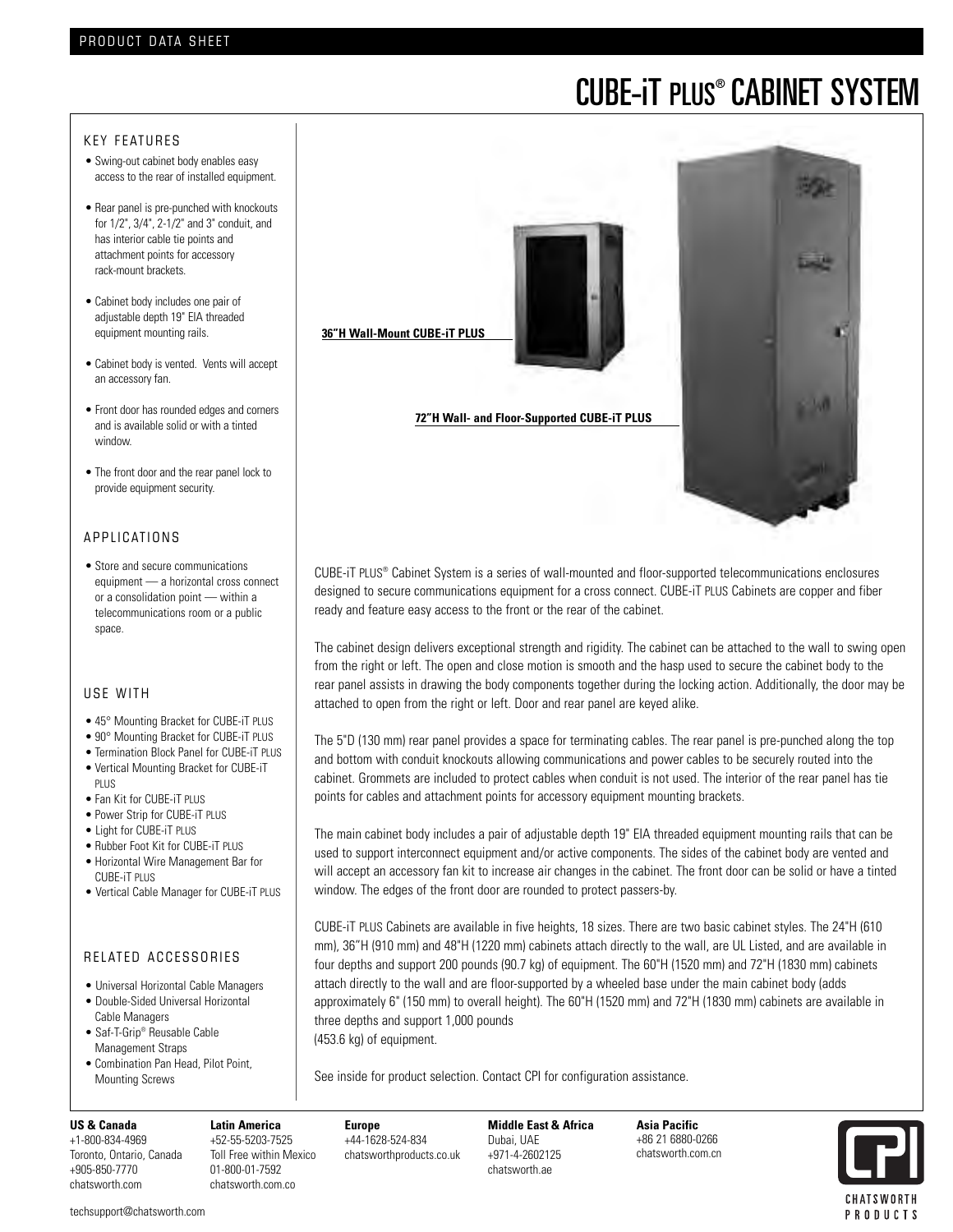## PRODUCT DATA SHEET **ALL ASSESS** TO A TABLE THE SYSTEM CUBE-IT PLUS CABINET SYSTEM

30" (760 mm) 24.2" (615 mm) 28.8" (732 mm)

### S P E CIFICATIONS

#### **24"H (610 mm), 36"H (910 mm), 48"H (1220 mm) CUBE-iT PLUS**

- Wall-mount enclosure with lockable front door and swing-out rear access to equipment
- Patented hinge design allows the installer to remove the rear panel for easier installation on the wall
- For indoor use only, in environmentally controlled areas; may not be used outdoors, in harsh environments, or in air-handling spaces
- Available sizes: Heights: 24" (610 mm), 36" (910 mm), 48" (1220 mm) Widths: 24" (610 mm); 19" EIA rack-mount Depths: 13" (330 mm), 18"(460 mm), 24" (610 mm), 30" (760 mm) • Usable interior space:
- Heights: 12 RMU, 18 RMU, 26 RMU Widths: 19" EIA rack-mount Depths: refer to dimensions, at right
- Cable access: (4) 1/2" or 3/4" knockouts, 2 top/2 bottom (8) 2-1/2" or 3" knockouts, 4 top/4 bottom (4) Edge-protection grommets are included for 3" knockouts
- Cable fill:
- Refer to TIA-569-B and NEC for conduit fills Estimated cable pass through at 3" knock-through edge-protection grommet:

| Cat 5e       | Cat 6     | Cat 6A    |
|--------------|-----------|-----------|
| $(.220"$ OD) | (.275"0D) | (.350"0D) |
| 38           | 25        | 15        |

- Equipment support:
- 1 pair L-shaped equipment mounting rails in the main cabinet body
- 19"W, EIA-310-D complaint
- Universal hole pattern, 5/8"-5/8"-1/2" vertical hole spacing
- Threaded #12-24 equipment mounting holes
- Depth-adjustable (bolted in place) 5"D (130 mm) rear panel punched to accept accessory equipment mounting brackets, see dimensions at right, accessories on back page Includes 50 each #12-24 equipment mounting screws
- Vertical cable management: Cable lacing points on the side of equipment mounting rails
- Load capacity:
- 200 pounds (90.7 kg) of equipment, open or closed
- Certifications: EIA-310-D compliant UL Listed, NWIN with UL60950
- Material: Steel sheet cabinet body, rear panel and door Door window is bronze acrylic sheet Equipment mounting rails are aluminum sheet
- Construction: Riveted & Bolted
- Finish: Epoxy-polyester hybrid powder coat paint Black or computer white